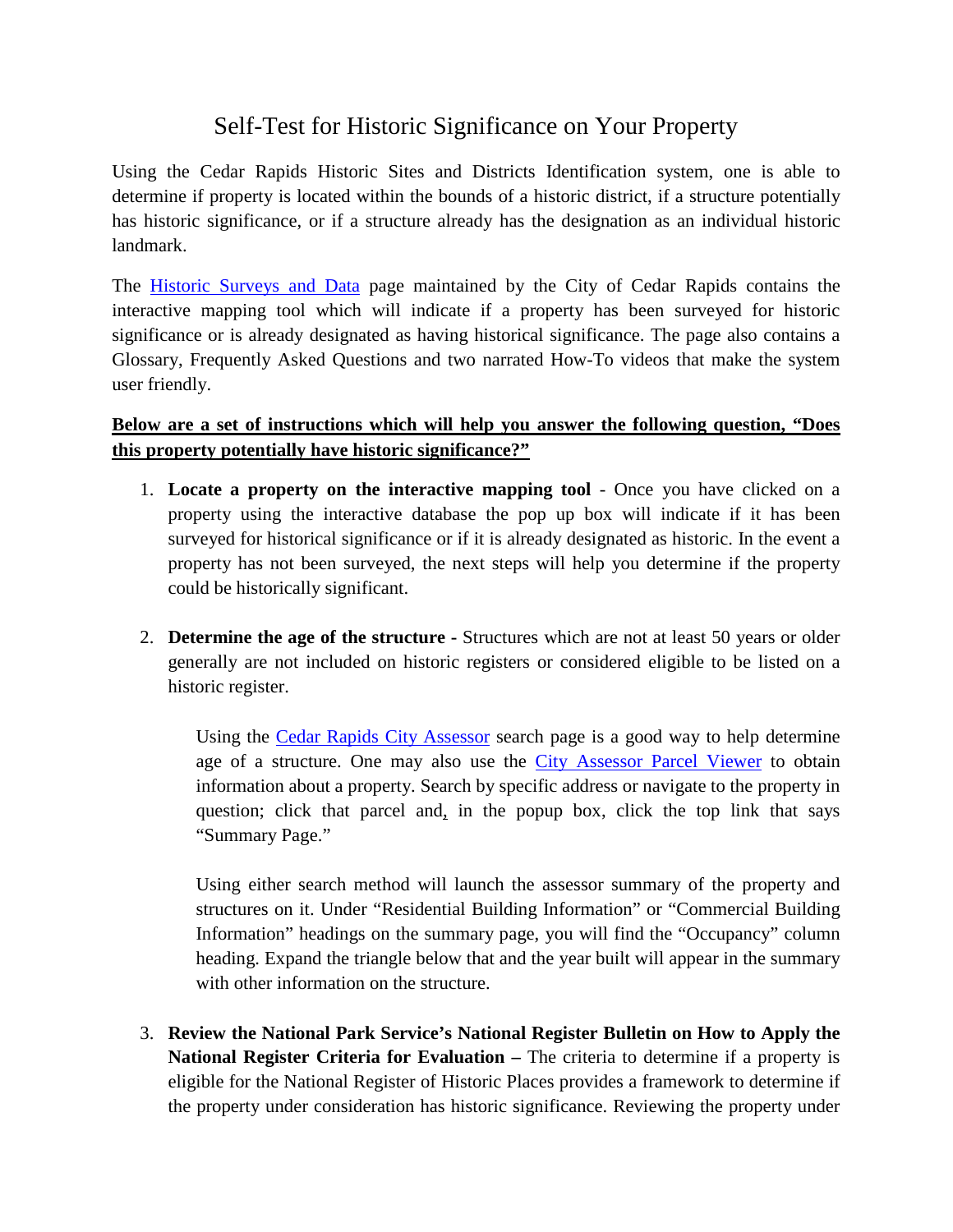consideration against the following sections of the Bulletin will be particularly helpful to determine potential historic significance:

- a. **Section II. National Register Criteria for Evaluation -** To be eligible for the National Register of Historic Places (NRHP) the historic property under consideration, must fit into one or more of the [Criteria for Evaluation](http://www.nps.gov/nr/publications/bulletins/nrb15/nrb15_2.htm) established by NPS. This page indicates four criteria, A-D which determines eligibility for the NRHP.
- b. **Section IV. How to Define Categories of Historic Properties -** The NPS website describes the differences between a Building, Structure, Object, Site or District. This will help determine which category the property or structure you are interested in fits into, which is important to know before determining if it has the potential to be historic.
- c. **Section V. How to Evaluate a Property Within Its Historic Context** The National Park Service Website states that, "To qualify for the National Register; the potentially historic property must represent a significant part of history and it must have characteristics which make it a good representative of the past." Use the NPS guidance for [Understanding Historic Contexts](http://www.nps.gov/nr/publications/bulletins/nrb15/nrb15_5.htm) to determine potential historic significance.
- **d. Section VII. How to Apply the Criteria Considerations -** Some property types are generally excluded from listing on the NRHP, but there are circumstances in which these properties are considered historic. Some considerations from NPS will help you determine if your property is generally excluded and examples which highlight if that property is eligible or not eligible.
- e. **Section VIII. How to Evaluate the Integrity of a Property -** No property or structure looks exactly as it did when it was constructed or initially improved. However, the key aspects of it need to be retained for the property to retain historic integrity and therefore, their ability to convey the significance of the structure or property. The NPS provides [guidance to determine](https://www.nps.gov/nr/publications/bulletins/nrb15/nrb15_8.htm) if the property has maintained that integrity and thus, potential historic significance.

After working through these steps, it is very likely that you will be able to determine if the property or structure under consideration potentially has historic significance and could possibly be eligible for the NRHP.